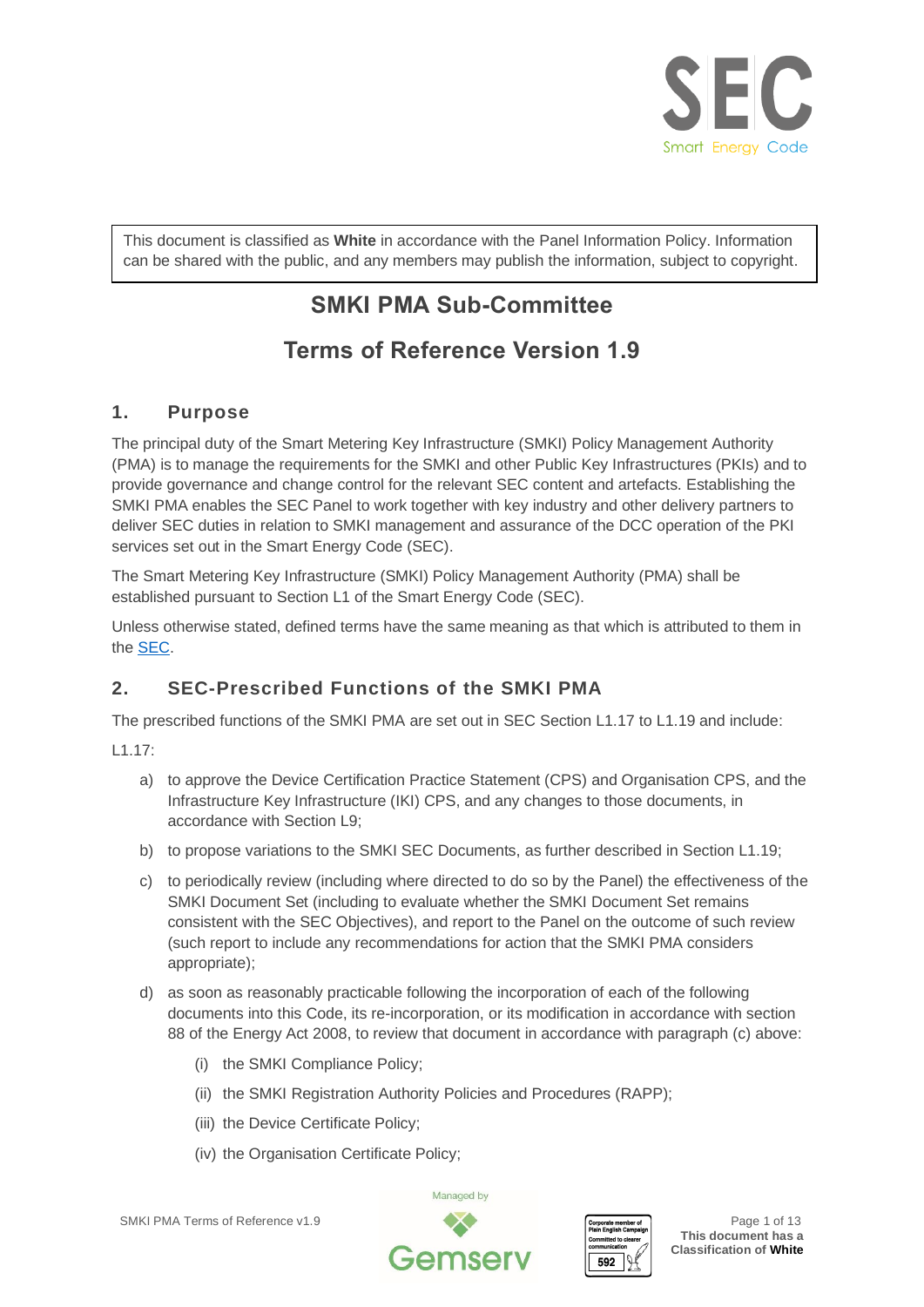

- (v) the IKI Certificate Policy;
- (vi) the SMKI Recovery Procedure,

and (where the SMKI PMA considers it appropriate to do so) submit one or more Draft Proposals in respects of these documents);

- e) to periodically review the effectiveness of the DCC Key Infrastructure (DCCKI) Document Set and to:
	- (i) notify DCC where it considers that changes should be made to the DCCKI Document Set in order to ensure that DCC meets its obligations under Section G (Security) (such notification to include any recommendation for action that the SMKI PMA considers appropriate); and
	- (ii) copy any such notification to the Security Sub-Committee and, except to the extent that it is appropriate to redact information for security purposes, to other SEC Parties;
- f) as soon as reasonably practicable following the incorporation of each of the following documents into this Code, its re-incorporation, or its modification in accordance with section 88 of the Energy Act 2008, to review that document in accordance with paragraph (e) above:
	- (i) the DCCKI RAPP;
	- (ii) the DCCKI Certificate Policy;
- g) to review the DCCKI CPS, and any amendments proposed to be made to it by the DCC, in accordance with Section L13 (DCC Key Infrastructure);
- h) as part of its review of the SMKI Compliance Policy pursuant to paragraph (d) above, to consider whether SMKI Participants which are subject to assurance assessments pursuant to the SMKI Compliance Policy should be liable to meet the costs (or a proportion of the costs) of undertaking such assessments, and (where the SMKI PMA considers it appropriate to do so) submit one or more Modification Proposals as referred to in paragraph (d) above;
- i) in relation to any incident in which a Relevant Private Key is (or is suspected of being) Compromised, to decide, in accordance with the SMKI Recovery Key Guidance, whether or not to require the use of the Recovery Private Key or Contingency Private Key (including in the latter case the use of the Contingency Symmetric Key);
- j) to exercise the functions allocated to it under the SMKI Recovery Procedure, and in particular to exercise any power to nominate Parties for such purposes (and in accordance with such procedures) as may be set out in the SMKI Recovery Procedure;
- k) to provide the Panel, the Change Sub-Committee, the Change Board and Working Groups with support and advice in respect of Draft Proposals and Modification Proposals that provide for variations to the SMKI SEC Documents, the DCCKI SEC Documents, or the SMETS1 Service Provider Key Management (S1SPKM) SEC Documents;
- l) to provide assurance in accordance with Section L2 (SMKI Assurance);
- m) to provide the Panel with support and advice in respect of Disputes for which the Panel is required to make a determination, insofar as such Disputes relate to the SMKI Document Set, the DCCKI Document Set or the S1SPKM Document Set;
- n) to provide the Panel and Sub-Committees with general advice and support with respect to the SMKI Services, the SMKI Repository Service, the DCCKI Services, the DCCKI Repository Service, each S1SPKI and each SMETS1 Symmetric Key Arrangement;

SMKI PMA Terms of Reference v1.9 **Page 2** of 13



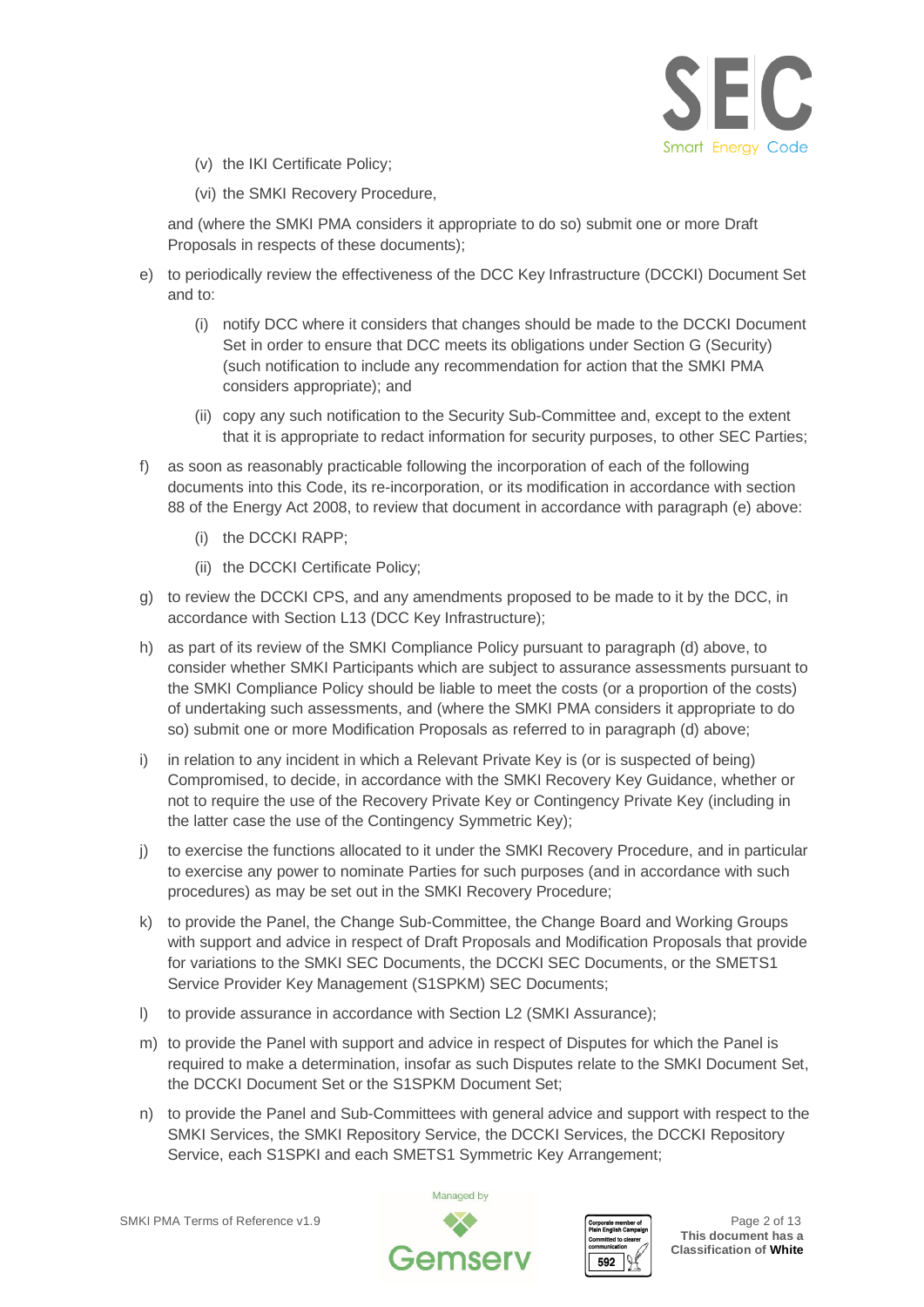

- o) to exercise such functions as are allocated to it under, and to comply with all the applicable requirements of, the SMKI Document Set in accordance with Section L9.1;
- p) in respect of each S1SPKI CPS, to review, and either to approve or determine not to reject (subject to such amendments as it may direct), or to reject:
	- (i) a draft of that document, in accordance with Section L.14.11;
	- (ii) any proposed amendment to that document, in accordance with Section L14.13;
- q) to periodically review the effectiveness of the S1SPKM Document Set and to:
	- (i) notify DCC where it considers that changes should be made to the S1SPKM Document Set (such notification to include any recommendation for action that the SMKI PMA considers appropriate); and
	- (ii) copy any such notification to the Security Sub-Committee;
- r) as soon as reasonably practicable following the incorporation of each of the following documents into this Code, its re-incorporation, or its modification in accordance with section 88 of the Energy Act 2008, to review that document in accordance with paragraph (q) above:
	- (i) each S1SPKI Certificate Policy;
	- (ii) each S1SPKI RAPP;
	- (iii) each SMETS1 Cryptographic Key Management Policy;
	- (iv) the S1SPKM Compliance Policy; and
- s) to perform any other duties expressly ascribed to the SMKI PMA elsewhere in this Code.

The SMKI PMA are also prescribed by the SEC to produce, review and maintain the SMKI Recovery Key Guidance Document as per Section L10.13:

L10.13 The SMKI PMA shall:

- a) develop the SMKI Recovery Key Guidance, and for that purpose:
	- (i) consult with the DCC, the Security Sub-Committee, the Parties, the Secretary of State and the Authority; and
	- (ii) have regard to the views of each person consulted by it prior to determining the content of the document;
- b) periodically review the SMKI Recovery Key Guidance, and in particular carry out a review whenever (and to the extent to which) it may be required to do so by the Panel or the Authority;
- c) where, following any review, it proposes to amend the SMKI Recovery Key Guidance:
	- (i) consult the DCC, the Security Sub-Committee, the Parties and the Authority in relation to the proposed amendments; and
	- (ii) have regard to the views of each person consulted by it prior to making any amendments to the document; and
- d) publish the SMKI Recovery Key Guidance, as initially determined by it and on each amendment made to that document from time to time.



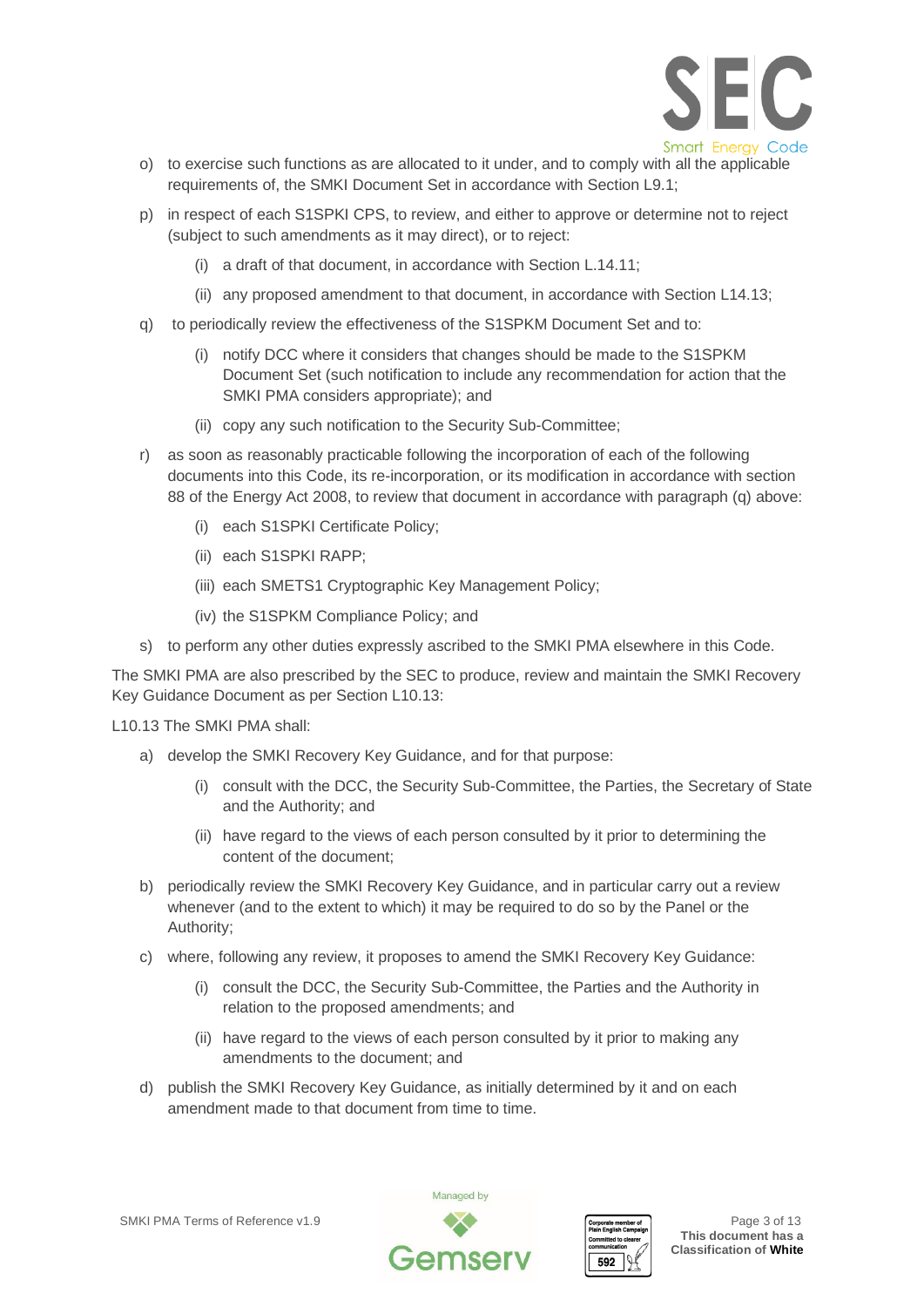

L1.18:

The SMKI PMA shall establish a process whereby the Code Administrator monitors Modification Proposals with a view to identifying (and bringing to the SMKI PMA's attention) those proposals that are likely to affect the SMKI SEC Documents. The Code Administrator shall comply with such process.

L1.19 notwithstanding Section D1.3 (Persons Entitled to Submit Modification Proposals):

- a) the SMKI PMA shall be entitled to submit Modification Proposals in respect of the SMKI SEC Documents or S1SPKM SEC Documents where the SMKI PMA considers it appropriate to do so; and
- b) any SMKI PMA Member shall be entitled to submit Draft Proposals in respect of any of the SMKI SEC Documents or S1SPKM SEC Documents where he or she considers it appropriate to do so (where the SMKI PMA has voted not to do so).

The SMKI PMA is also required to provide a recommendation to the Panel on whether to approve, or otherwise, the SMKI and Repository Testing (SRT) Approach Document, as and when the Panel consult with the SMKI PMA.

# **3. The SMKI PMA Role in Relation to the SMKI Repository**

The SMKI PMA is responsible for lodging documentation within the SMKI Repository as set out in SEC L5.7 – L5.10:

- L5.7 The SMKI PMA shall lodge each of the following documents in the SMKI Repository promptly upon the SMKI Repository Service first becoming available or (if later) the incorporation of that document into the Code:
	- (a) the Device Certificate Policy;
	- (b) the Organisation Certificate Policy;
	- (c) the IKI Certificate Policy; and
	- (d) the SMKI Compliance Policy.
- L5.8 The SMKI PMA shall lodge in the SMKI Repository the modified version of each document referred to in Section L5.7 promptly upon any modification being made to that document in accordance with the Code.
- L5.9 The SMKI PMA may require the DCC to lodge in the SMKI Repository such other documents or information as it may from time to time direct.
- L5.10 Subject to Section L5.3, the SMKI PMA may lodge in the SMKI Repository such other documents or information as it may from time to time consider appropriate.

# **4. Additional Functions of the SMKI PMA**

The specification and operation of the SMKI will be set out in the SMKI Document Set and the SMKI SEC Documents including:

- a. the following of the SMKI Document Set:
	- (i) Device CPS;
	- (ii) Organisation CPS;
	- (iii) IKI CPS;

SMKI PMA Terms of Reference v1.9 Page 4 of 13



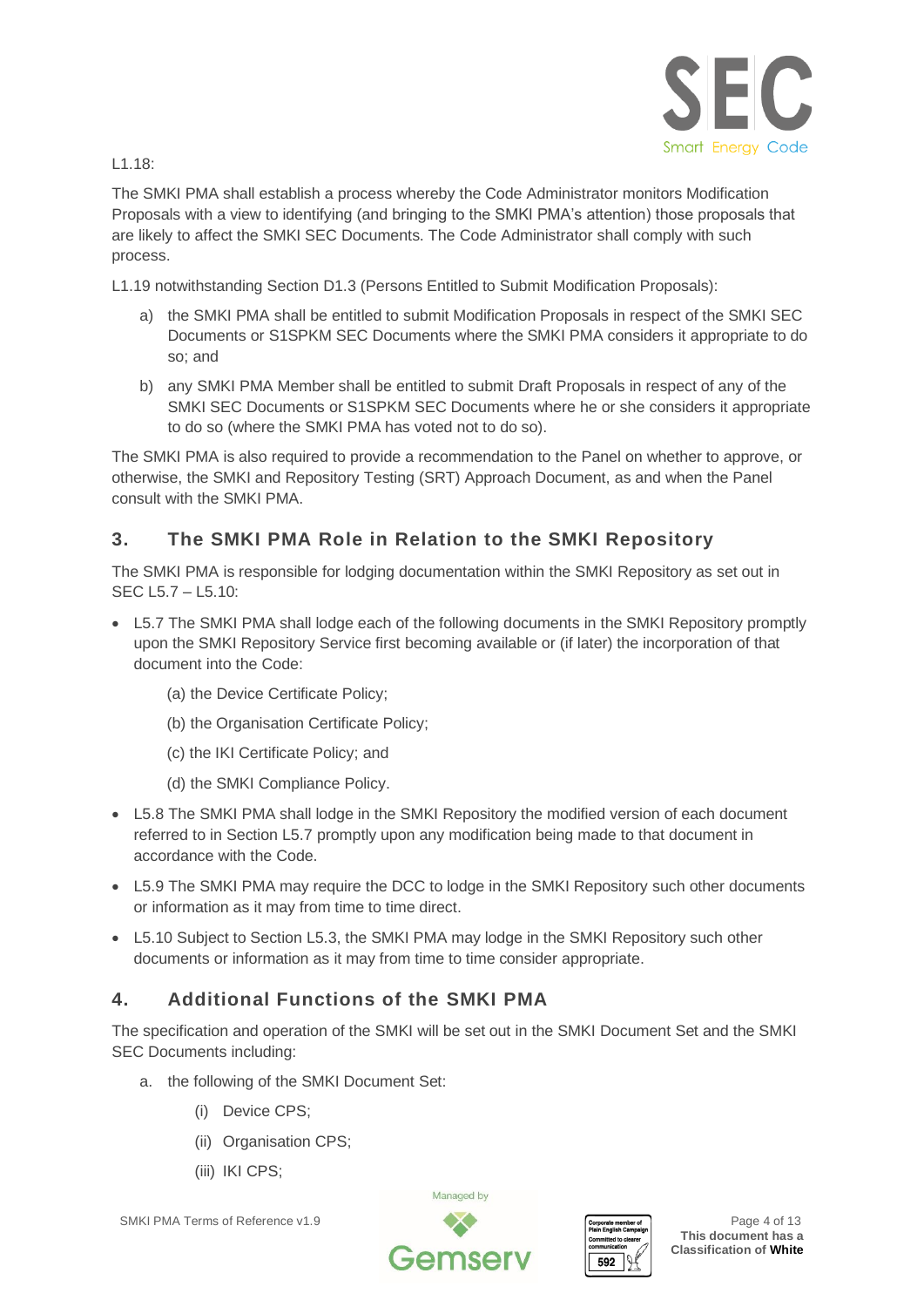

- (iv) SMKI Test CPS;
- (v) MOC Secure S1SP Certification Practice Statement;
- (vi) FOC CPS; and
- b. the following SEC Subsidiary Documents:
	- (i) the Device Certificate Policy;
	- (ii) the Organisation Certificate Policy;
	- (iii) the IKI Certificate Policy;
	- (iv) the SMKI Compliance Policy;
	- (v) the SMKI RAPP;
	- (vi) the SMKI Recovery Procedure;
	- (vii) the SMKI Interface Design Specification;
	- (viii)the SMKI Code of Connection;
	- (ix) the SMKI Repository Interface Design Specification;
	- (x) the SMKI Repository Code of Connection;
	- (xi) the SMKI and Repository Test Scenarios Document;
	- (xii) S1SPKM Compliance Policy;
	- (xiii) MOC Secure S1SP Certificate Policy;
	- (xiv) MOC Secure PKI RAPP (CP Annex E);
	- (xv)FOC S1SPKI Certificate Policy;
	- (xvi) FOC S1SP PKI RAPP (CP Annex E);
	- (xvii) SMKI Recovery Key Guidance;
	- (xviii) SMKI Recovery Key Guidance Confidential Procedures; and
- c. the following of the DCCKI Document Set:
	- (i) DCCKI Certificate Policy;
	- (ii) DCCKI RAPP;
	- (iii) DCCKI Interface Design Specification;
	- (iv) DCCKI CoCo and DCCKI Repository CoCo;
	- (v) DCCKI CPS; and
- d. the provisions of Sections L1 to L12; and
- e. every other provision of the Code which relates to the provision or the use of the SMKI Services or the SMKI Repository Service or to any matters directly arising from or affecting the provision or the use of those services.

The SMKI PMA will also be in receipt of the DCC's System Integration Testing (SIT) execution reports and are expected to provide feedback on DCC testing progress to the SEC Panel.



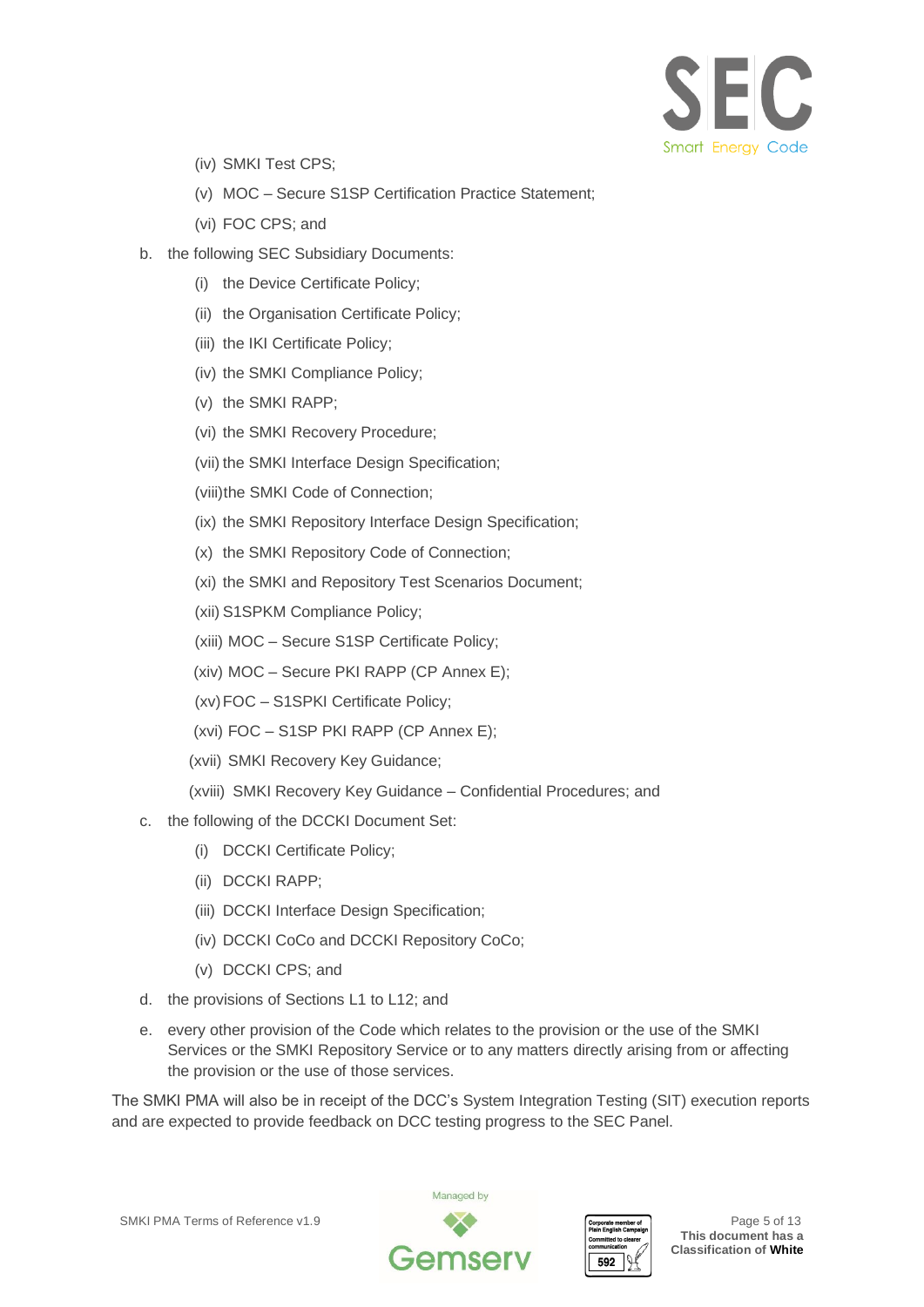

### **5. SMKI PMA Powers in an Emergency**

An important feature of the SMKI PMA role is being able to apply certain processes in the event of an emergency. When the SMKI PMA reasonably considers that an immediate threat or compromise to the security or integrity of the SMKI Service has occurred or is likely to occur, it can require the suspension of some or all of the DCC's SMKI Service, or instruct the DCC to suspend the rights of an SMKI Participant to use all or part of the DCC Services. It is important to note that this could include the suspension of any or all User Gateway services for a DCC User and that this power is subject to the normal appeal rights to Ofgem under the SEC but retrospectively.

# **6. Out of Scope**

The role of the SMKI PMA does not include the following:

- a) Functions outside of those listed above unless otherwise directed by the Panel or transferred by a Transitional Group;
- b) Activities that do not contribute to achievement of SEC objectives;
- c) Setting policies that fall under the remit of the Panel or another Sub-Committee; and
- d) Accessing the SMKI Repository for the purpose of viewing/obtaining a copy of any document or information stored on it without reasonable need in accordance with the SEC.

### **7. Proceedings of the SMKI PMA**

#### **7.1 Meeting Frequency**

The SMKI PMA shall hold meetings with such frequency as it may determine or the SMKI PMA Chair may direct, but in any event shall meet when necessary to meet its responsibilities at least once every quarter. In practice, the SMKI PMA is meeting once a month.

Where necessary, exceptional SMKI PMA meetings may be convened to consider urgent issues. Exceptional meetings may be called at not less than 24 working hours' notice and may take the form of a telephone or web-based conference as is appropriate. The SMKI PMA Chair (or their Alternate) may determine that only affected Members are required to participate (in that case all Members will be informed of exceptional meetings and the outcomes). Exceptional meetings will be considered quorate irrespective of whether all invited Members are able to attend. Members may be required to attend urgent meetings with less than 24 hours notice to respond to an urgent SMKI Recovery Event.

#### **7.2 Quorum**

No business shall be transacted at any meeting of the SMKI PMA unless a quorum is present at that meeting. The quorum for each SMKI PMA meeting shall be one half of all SMKI PMA Members appointed at the relevant time, at least one of whom must be the SMKI PMA Chair or the SMKI PMA Chair's nominated Alternate.

#### **7.3 Meeting Notice & Papers**

Each meeting shall be convened by the Secretariat. Except for the circumstances described in 7.1 a minimum of five Working Days' notice shall be provided (or such shorter notice as directed by the Panel, or the SMKI PMA Chair (or their Alternate)).

Notice of each meeting shall be accompanied by:

• Time, date and location of the meeting;



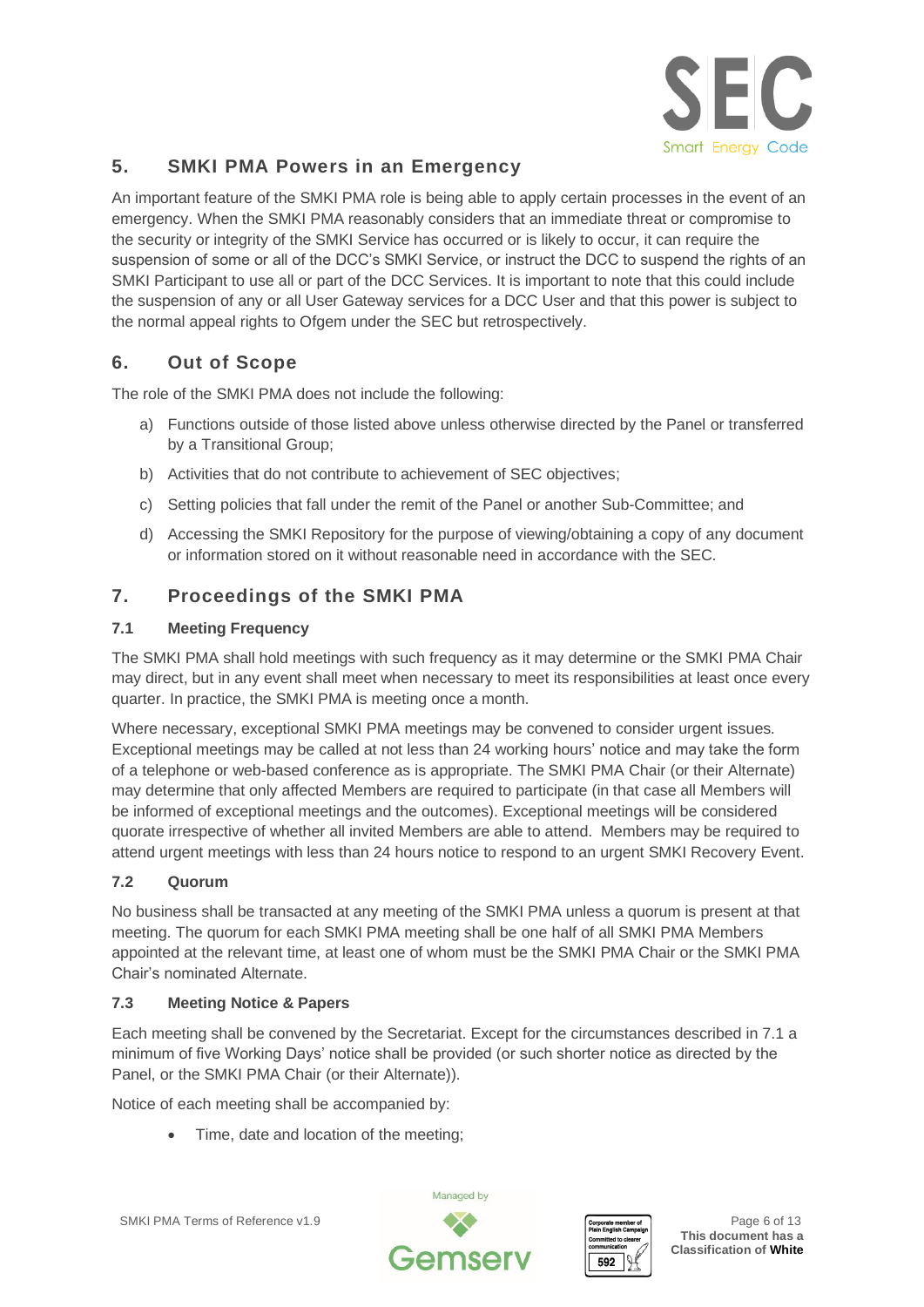

- Arrangements for those wishing to attend the meeting by means other than in person; and
- Agenda and supporting papers.

Confidential items of business may be uploaded and shared via secure electronic means.

#### **7.4 SMKI PMA Chair**

The SEC Panel shall approve the appointment of the SMKI PMA Chair in accordance with SEC Section L1.5 and shall review the appointment in three years from the date of appointment.

Selection of the SMKI PMA Chair shall be determined by the SEC Panel, providing the selection ensures that:

- a) the selection does not preclude the Panel Chair fulfilling this role;
- b) the candidate selected is regarded by the Panel as having suitable experience and expertise to discharge their duties as the SMKI PMA Chair; and
- c) the candidate has declared any relationships or shareholdings with individuals or organisations that might be perceived to create a conflict of interest and, in light of such declarations, the SEC Panel believes that the candidate will be able to act in a sufficiently independent manner in their role as the SMKI PMA Chair.

The SMKI PMA Chair shall not be entitled to vote unless there is a deadlock, in which case the SMKI PMA Chair has the casting vote.

#### **7.5 Powers and Voting**

In accordance with Section C6.9 of the SEC:

- each SMKI PMA Member shall be entitled to attend, and to speak and vote at, every meeting of the SMKI PMA;
- all decisions of the SMKI PMA shall be by resolution. In order for a resolution of the SMKI PMA to be passed at a meeting, a simple majority of those SMKI PMA Members voting at that meeting must vote in favour of that resolution. In the event of a voting deadlock, the SMKI PMA Chair shall have the casting vote; and
- a resolution in writing signed by or on behalf of all the SMKI PMA Members shall be as valid and effective as if it had been passed at a meeting of the SMKI PMA duly convened and held. Such a resolution may be signed in any number of counterparts.

#### **7.6 Membership**

The Panel shall invite applications from individuals to serve on the SMKI PMA in accordance with SEC Section L1. Those individuals shall be of suitable experience and qualifications required to fulfil the duties of the SMKI PMA.

Members shall act independently, not as a delegate, and without undue regard to the interests, of any Related Person and will act in a manner designed to facilitate the performance by the Panel of its duties under the SEC.

Members may propose another natural person to act as their Alternate by completing the necessary paperwork and notifying SECAS. The alternate, once approved, may attend the SMKI PMA and must act in the capacity as alternate to discharge the Member's duties. The alternate must complete the declaration as described in SEC C3.8 (a) and (c) prior to voting.

The membership of the SSC shall be composed of the persons outlined in SEC Section L1.3.

SMKI PMA Terms of Reference v1.9 **Page 7** of 13



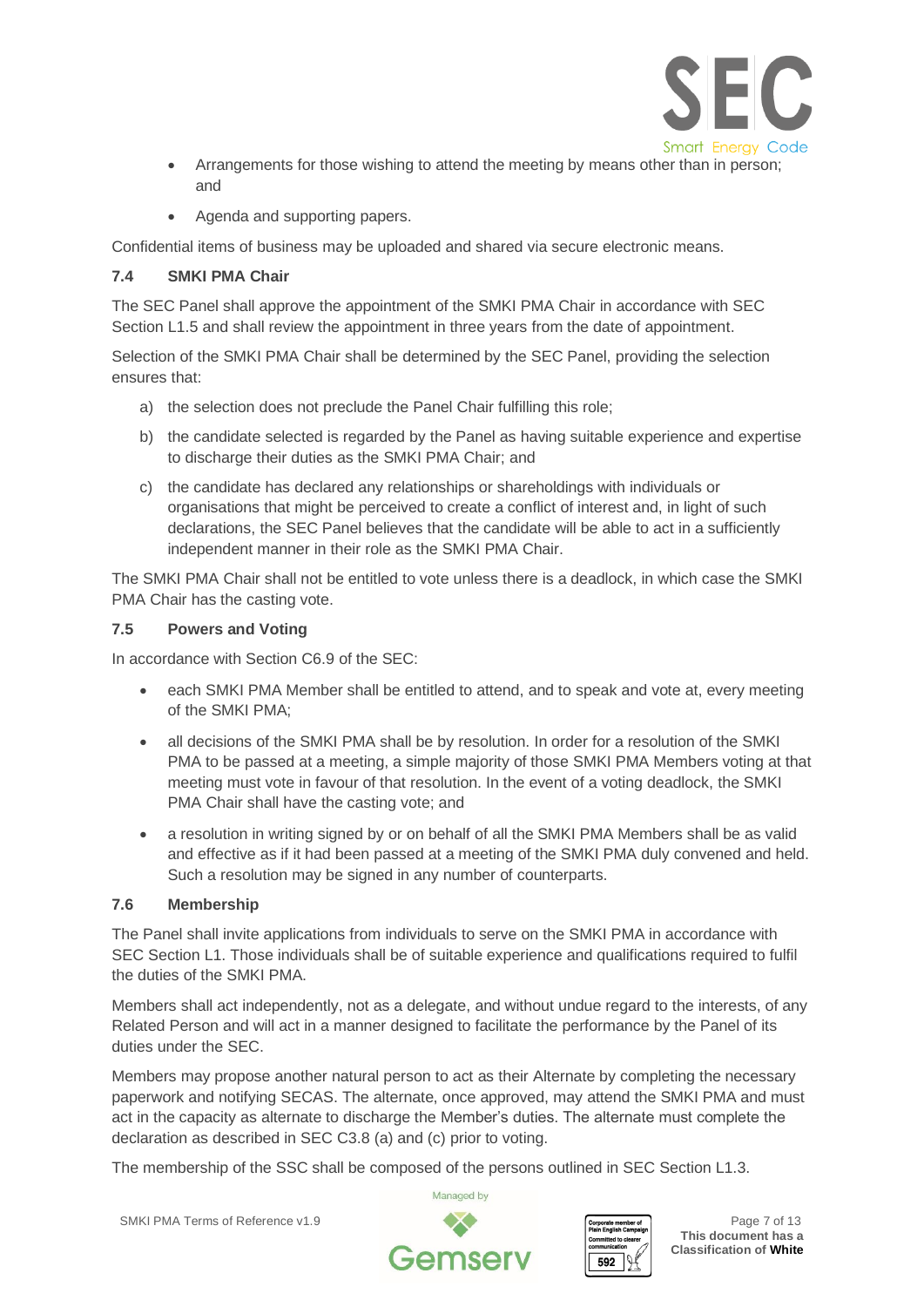

#### **7.7 Term of Office**

The SMKI PMA Chair will review membership of the Sub-Committee on a two-yearly basis, inviting applications from individuals in accordance with SEC Section C6.7. The normal term of office for each Member is 24 months. For the first term of office half the membership will serve a 12-month term to preserve knowledge within the Sub-Committee. An annual Election will be scheduled for the Members whose end of term is approaching.

#### **7.8 Other Interested Parties**

Other interested parties may be invited to attend, but not speak unless invited by the Chair, SMKI PMA meetings on an ad-hoc basis at the discretion of the Chair.

Both the Ofgem Representative and the BEIS/Government Representative are entitled to attend, but are not obliged to, as set out in section C5.13 of the SEC. In addition to the voting and non-voting attendees, the SMKI PMA Chair may invite additional attendees such as the appointed PKI legal advisor, an assurance body representative or a meter manufacturer representative to the meetings as well as any other expert who may be required to support SMKI PMA consideration of matters before it. Such attendees may not vote and shall only contribute to the matter for which they have been invited as set out in section C5.14 and C5.15 of the SEC.

#### **7.9 Member Confirmation**

Before a person may serve on the SMKI PMA, that person shall provide written confirmation to SECCo that:

- they agree to serve on the SMKI PMA in accordance with the SEC, including Section L1;
- they will be available as reasonably required by the Sub-Committee to attend at least 50% of meetings and miss no more than 3 meetings in a row. Members should also be prepared to undertake some work outside of meetings;
- they shall act independently, not as a delegate, and act at all times in a manner designed to assist the performance by the SMKI PMA of its duties under the SEC; and
- they shall be prepared to promptly give their expert view and contribute to discussions on matters within the scope of these Terms of Reference and seek views from their Party Category where appropriate and possible in accordance with the Panel Information Policy.

#### **7.10 Conflict of Interest**

Given that Members have a duty to act independently conflicts of interest should not regularly arise. Members shall have a duty to identify whether a decision presents a conflict of interest. In such cases the Member shall absent themselves from the meeting for the purposes of that decision.

# **8. Membership of the SMKI PMA**

The table below sets the composition of the SMKI PMA, pursuant to section L1. Members and their Alternates must have sufficient experience, qualification and expertise.

| <b>Voting Members</b>              | <b>Non-Voting Representatives</b> |
|------------------------------------|-----------------------------------|
| SMKI PMA Chair (casting vote only) | <b>DCC Representative</b>         |
| 1 SMKI Specialist                  | Ofgem Representative              |
| 3 Large Suppliers                  | <b>BEIS Representative</b>        |
| 1 Small Supplier                   |                                   |

Managed by



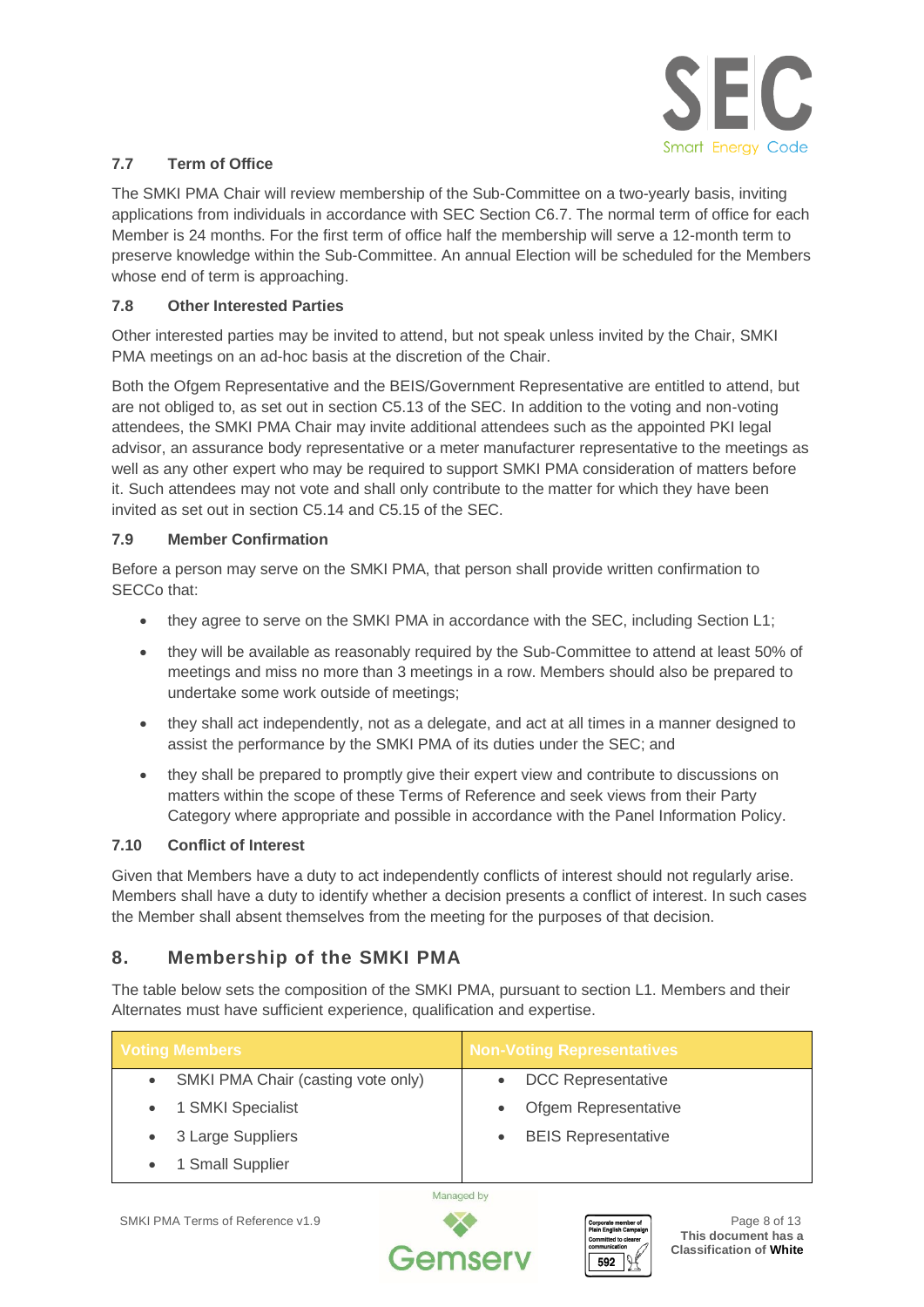|                                                                                                                        | <b>Smart Energy Code</b>          |
|------------------------------------------------------------------------------------------------------------------------|-----------------------------------|
| <b>Voting Members</b>                                                                                                  | <b>Non-Voting Representatives</b> |
| 1 Electricity Networks<br>$\bullet$                                                                                    |                                   |
| 1 Gas Networks                                                                                                         |                                   |
| 1 SEC Security Sub-Committee (SSC)<br>$\bullet$<br>Representative                                                      |                                   |
| 1 SEC Technical Architecture and<br>$\bullet$<br><b>Business Architecture Sub-Committee</b><br>(TABASC) Representative |                                   |

### **9. Secretariat**

SECAS will provide the secretariat and code management for the SMKI PMA. This includes but is not limited to:

- Prepare and maintain the SMKI PMA Member Pack (code of conduct and expenses policy);
- Timetable and organise the SMKI PMA meetings, including meeting rooms;
- Act as quality gatekeeper with the Chair for accepting papers;
- Circulate agendas and papers for consideration at a SMKI PMA meeting 5 Working Days in advance of that meeting date;
- Monitor the quorum prior to meetings to ensure that decision matters are not frustrated or deferred;
- Circulate minutes of the meeting five working days after the meeting for SMKI PMA's approval;
- Administer the circulation list for SMKI PMA papers and Minutes:
- Manage the SMKI PMA decisions, actions and risks log;
- Manage the SMKI PMA section of the SEC website;
- Configuration management of the suite of Technical Specification Documents under the remit of the SMKI PMA's management in accordance with the Panel Release Management Policy (including co-ordinating the SMKI PMA's input to the development of that Policy); and
- Support the operation of the SMKI PMA and the fulfilment of its duties through:
	- o Co-ordination, and where directed by the SMKI PMA undertaking, all inputs, analyses, assessments and consultations required to support the SMKI PMA business;
	- o Preparation of the draft SMKI PMA input to the Panel's annual report (July) SEC Section C2.3(h) for the SMKI PMA's approval; and
	- o The co-ordination of the SMKI PMA's role in the SEC Modifications Process through the relevant Modification Lead(s) to ensure a holistic and efficient process exists between the SMKI PMA and the Change Board.





**SEC**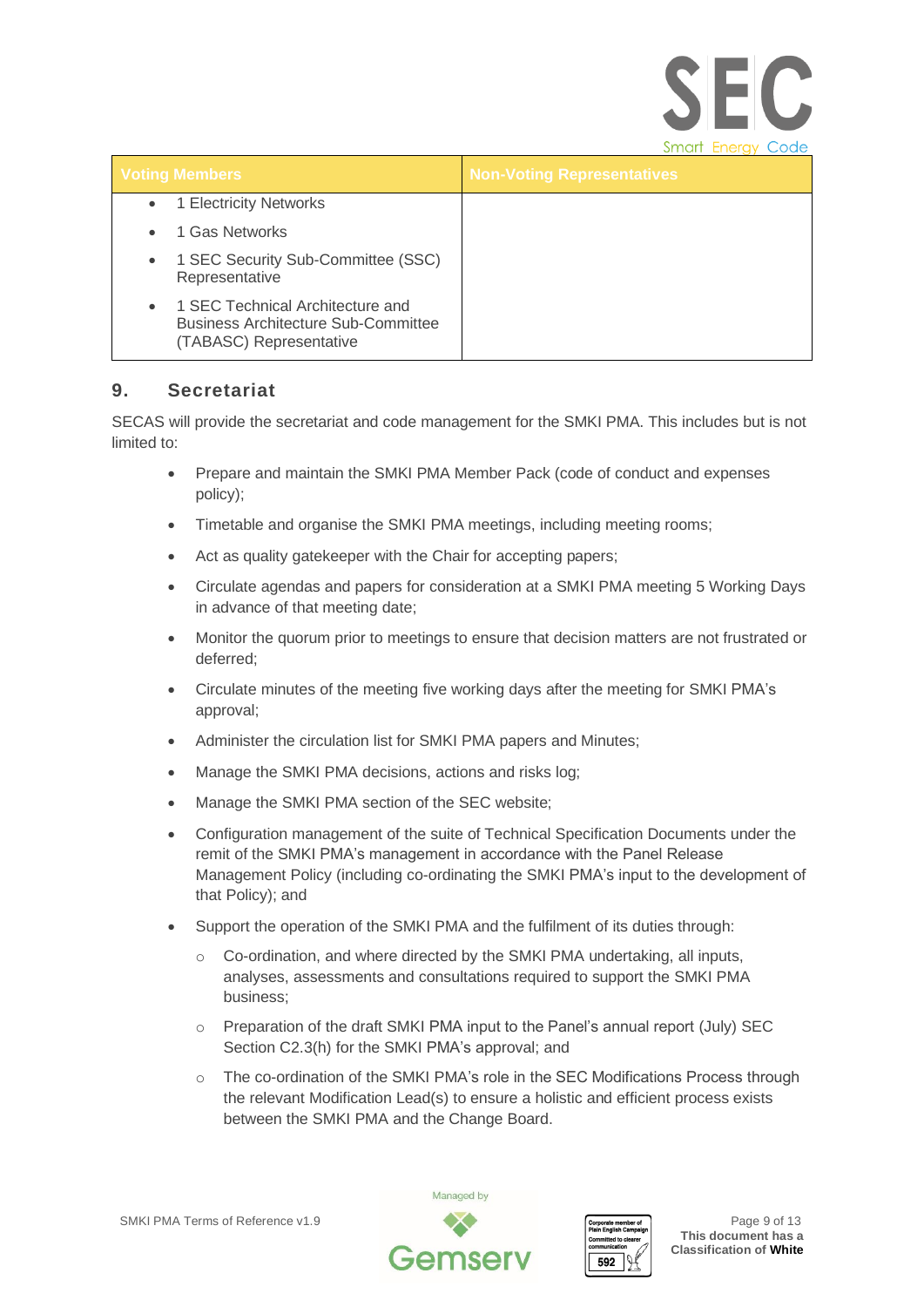

### **10. Review**

The Terms of Reference, membership and operation of the SMKI PMA may be reviewed by the Chair at any time to ensure that they remain appropriate to reflect the duties and requirements of the SEC.

Amendments to these Terms of Reference will be reviewed by the SMKI PMA and approved by the SEC Panel.

# **11. Confidentiality and Disclosure**

Given the sensitive nature of the work of the SMKI PMA, agenda items, papers and discussions will be assigned an information sharing level of either WHITE, GREEN, AMBER or RED, in line with the [Panel Information Policy,](https://smartenergycodecompany.co.uk/sec-panel-information-policy/) the most up to date version will always be kept on the SEC website and should be treated as the true source

| <b>Classification</b> | <b>Description</b>                                                                                                                                                                                                                                                                                                                                                                                                                                                                                                 |
|-----------------------|--------------------------------------------------------------------------------------------------------------------------------------------------------------------------------------------------------------------------------------------------------------------------------------------------------------------------------------------------------------------------------------------------------------------------------------------------------------------------------------------------------------------|
| <b>RED</b>            | Non-disclosable information and restricted to Panel/Sub-Committee<br>Members/Working Group Members (including alternates). Participants must not<br>disseminate the information outside of the governance group. RED information<br>may only be discussed during a meeting where all participants present have<br>signed a declaration form, stating their acceptance to abide by these Terms of<br>Reference. RED information should not be discussed with anyone who is not a<br>member of the governance group. |
|                       | Agenda items marked as RED will be discussed in a closed, confidential session<br>and discussions will only be included in minutes marked as RED.                                                                                                                                                                                                                                                                                                                                                                  |
|                       | Information classified as RED may be disclosed to the SEC Panel (or any other<br>element of the SEC governance structure) but only following approval by the Sub-<br>Committee in question. Any RED information discussed at Panel in this manner<br>shall also be subject to the same non-disclosure provisions.                                                                                                                                                                                                  |
|                       | Any documentation classified as RED shall be distributed using the agreed<br>secure storage and distribution platform.                                                                                                                                                                                                                                                                                                                                                                                             |
| <b>AMBER</b>          | Limited disclosure and restricted to Sub-Committee Members/Working Group<br>Members, the SEC Panel and those who have a need to know in order to take<br>action. Governance Members representing a Party Category may share the<br>information with other organisations within that Party Category.                                                                                                                                                                                                                |
|                       | Where information is deemed to be relevant to organisations who are not<br>represented at a Governance meeting, the Chair may direct that SECAS provide<br>this information to a wider group of SMIP stakeholders.                                                                                                                                                                                                                                                                                                 |
|                       | Agenda items marked as AMBER will be discussed in a closed, confidential<br>session and discussions will only be included in the minutes marked as AMBER.                                                                                                                                                                                                                                                                                                                                                          |
| <b>GREEN</b>          | Information can be shared with other SEC Parties and SMIP stakeholders <sup>1</sup> at<br>large, but not made publicly available. "Green" will be the default classification for<br>any discussions unless otherwise notified.                                                                                                                                                                                                                                                                                     |

<sup>1</sup> For example: device manufacturers, smart metering network security, information assurance or Critical National Infrastructure (CNI) community.



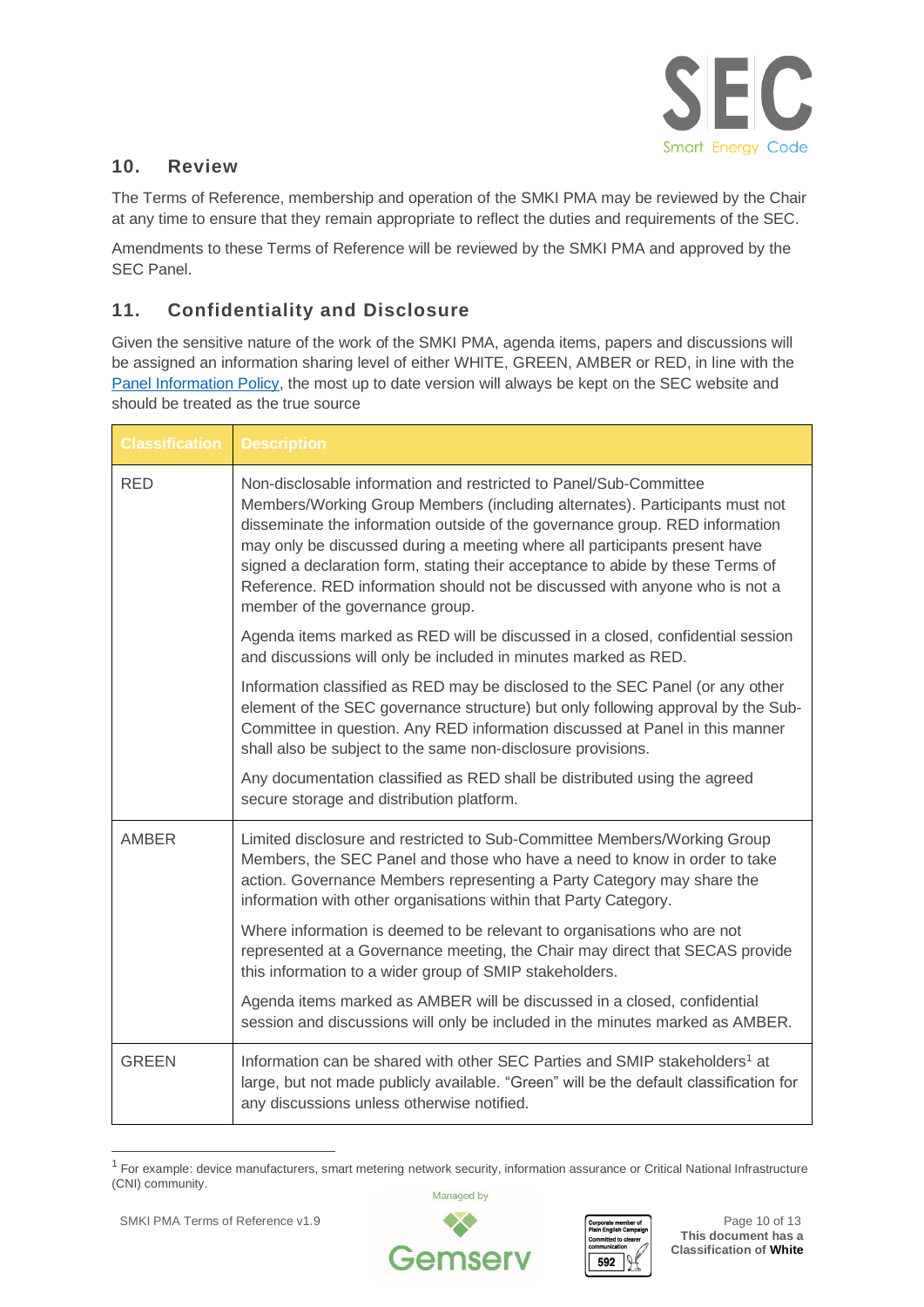|  | Smart Energy Code |
|--|-------------------|

| <b>Classification Description</b> |                                                                                                                                                                     |
|-----------------------------------|---------------------------------------------------------------------------------------------------------------------------------------------------------------------|
|                                   | Agenda items marked as GREEN will be included in the minutes marked as<br>green.                                                                                    |
| <b>WHITE</b>                      | Information that is for public, unrestricted dissemination, publication, web-posting<br>or broadcast. Any Member may publish the information, subject to copyright. |
|                                   | Agenda items marked as WHITE will be included in the minutes marked as white.                                                                                       |

Information sharing levels will be suggested by participants when providing information and determined by the Chair.

As a SMKI PMA Member, each participant will be asked to undertake in writing to abide by the confidentiality and disclosure provisions in relation to each information sharing level as described above, by signing the Confidentiality and Disclosure Agreement at Appendix A to these Terms of Reference.

Individuals who the SMKI PMA Chair has invited to attend a meeting of the SMKI PMA will also be asked to sign the Confidentiality and Disclosure Agreement but will only be permitted to attend the SMKI PMA during discussions on agenda items relevant to their organisation.

SMKI PMA Members who breach the rules of the confidentiality and disclosure provisions under any information sharing level may have their SMKI PMA membership ceased. The confidentiality and disclosure agreement can be found in Appendix A.

| <b>Term</b>                                                                                           | <b>Definition</b>                                                                                                                                                                                                                         |
|-------------------------------------------------------------------------------------------------------|-------------------------------------------------------------------------------------------------------------------------------------------------------------------------------------------------------------------------------------------|
| Code                                                                                                  | Means the Smart Energy Code (including its Schedules and the SEC<br>Subsidiary Documents).                                                                                                                                                |
| <b>Contingency</b><br><b>Private Key</b>                                                              | Means the Private Key, which is part of the Key Pair.                                                                                                                                                                                     |
| <b>DCC Key</b><br>Infrastructure (or<br><b>DCCKI)</b>                                                 | Means the public key infrastructure established by DCC to provide, amongst<br>other things, transport layer security across DCC Gateway Connections.                                                                                      |
| <b>DCCKI</b><br><b>Registration</b><br><b>Authority Policies</b><br>and Procedures<br>(or DCCKI RAPP) | Means the SEC Subsidiary Document of that name set out is Appendix W,<br>which is originally to be developed pursuant to Section L13.35 to L13.36 (the<br>DCCKI Registration Authority Policies and Procedures: Document<br>Development). |
| <b>Draft Proposal</b>                                                                                 | Each variation of the Smart Energy Code must commence with a proposal<br>made in accordance with the provisions of Section D1 (a Draft Proposal).                                                                                         |
| <b>Modification</b><br><b>Proposal</b>                                                                | Is the term applied to a Draft Proposal once the Panel has agreed it should<br>be progressed further in accordance with Section D3.11 (Initial Consideration<br>by the Panel).                                                            |
| <b>Party Category</b>                                                                                 | Means, as the context requires, one of the following categories;<br>(a) the Large Supplier Parties collectively;<br>(b) the Small Supplier Parties collectively;<br>(c) the Electricity Network Parties collectively;                     |

# **12. Definitions**



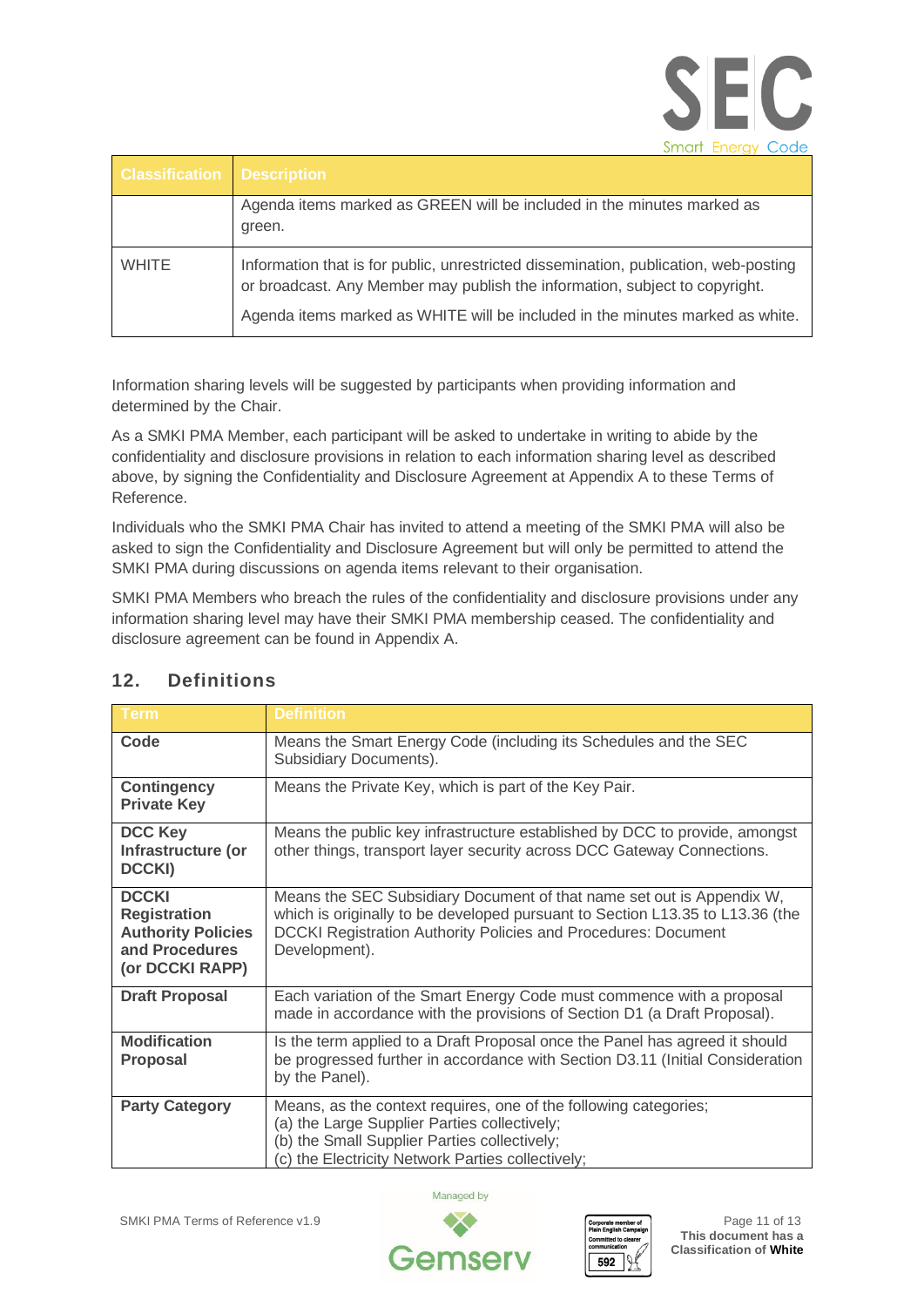

| Term                                                 | <b>Definition</b>                                                                                                                                                                                                                                                     |
|------------------------------------------------------|-----------------------------------------------------------------------------------------------------------------------------------------------------------------------------------------------------------------------------------------------------------------------|
|                                                      | (d) the Gas Network Parties collectively; and<br>(e) the Other SEC Parties collectively.                                                                                                                                                                              |
| <b>Recovery Private</b><br><b>Key</b>                | Means the Private Key which is part of that Key Pair established by the DCC<br>for the purposed of the replacement of Organisation Certificated on Devices<br>after a Relevant Private Key has been compromised.                                                      |
| <b>Relevant Private</b>                              | Means the following:                                                                                                                                                                                                                                                  |
| <b>Key</b>                                           | The Contingency Symmetric Key;<br>(i)                                                                                                                                                                                                                                 |
|                                                      | (ii) A Private Key which is associated with a Public Key contained in any<br>Organisation Certificate or OCA Certificate, Data from which is used<br>to populate the Device Security Credentials of a Device comprising<br>part of an Enrolled Smart Metering System; |
|                                                      | (iii) A Private Key which is associated with a Public Key contained in any<br>Organisation Certificate, Data from which is used to populate part of<br>any Device Security Credentials held by an S1SP;                                                               |
|                                                      | (iv) A Private Key which was used as part of the process of Issuing any<br>OCA Certificate or Organisation Certificate referred to in (ii) or (iii)<br>above;                                                                                                         |
|                                                      | (v) A Private Key which is used to Digitally Sign any XML Document,<br>and which is associated with a Public Key that is contained with any<br>Organisation Certificate; or                                                                                           |
|                                                      | (vi) A Private Key which is associated with a Public Key contained in any<br>certificate issued in accordance with an S1SPKI Certificate Policy,<br>and which is determined by the SMKI PMA as being a Private Key<br>for the purposes of this paragraph.             |
| SMETS1<br><b>Symmetric Key</b>                       | Means an Authentication Key or Symmetric Key which is in either case used<br>to process communications with SMETS1 Devices.                                                                                                                                           |
| SMETS1<br><b>Symmetric Key</b><br><b>Arrangement</b> | Means any arrangement that is established (or to be established) for the<br>purpose, among other things, of providing secure communications between<br>the DCC and SMETS1 Devices by means of using SMETS1 Symmetric<br>Keys.                                         |
| <b>SMKI Participants</b>                             | Means the DCC (acting in its capacity as the provider of the SMKI Services),<br>all Authorised Subscribers and all Relying Parties.                                                                                                                                   |
| <b>SMKI Recovery</b><br><b>Key Guidance</b>          | Is a document of that name which makes such provision as is appropriate, in<br>relation to any incident in which a Relevant Private Key is (or is suspected of<br>being) Compromised, for any one or more of that set out in SEC Section<br>L10.9.                    |
| <b>SMKI Repository</b>                               | Means a System for storing and making available copies of that set out in<br>SEC Section L5.1                                                                                                                                                                         |
| <b>Voting Group</b>                                  | In respect of each Party Category, each Party that falls into that Party<br>Category collectively with that Party's Affiliates (if any) who also fall into that<br>Party Category.                                                                                    |